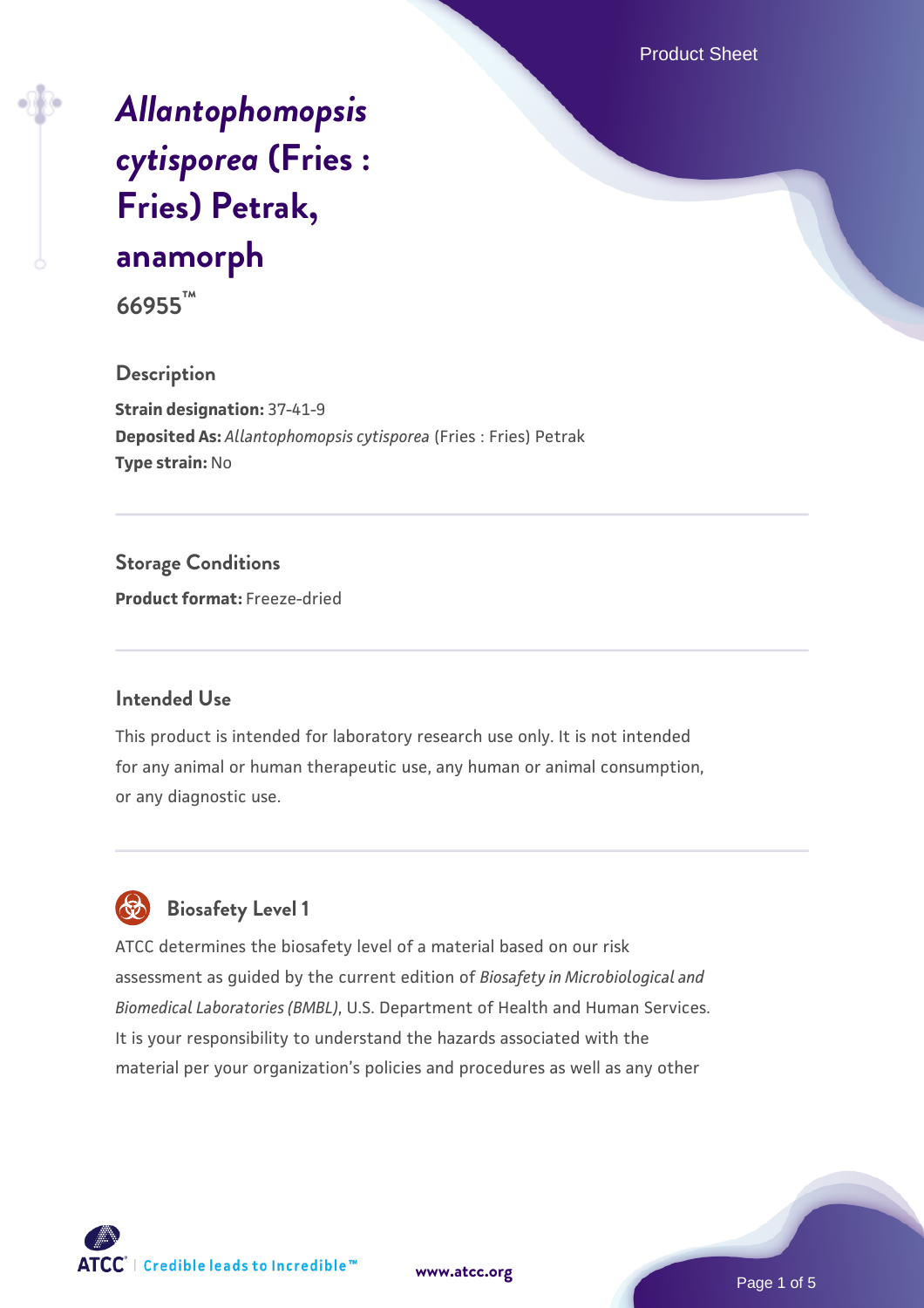**66955**

applicable regulations as enforced by your local or national agencies.

ATCC highly recommends that appropriate personal protective equipment is always used when handling vials. For cultures that require storage in liquid nitrogen, it is important to note that some vials may leak when submersed in liquid nitrogen and will slowly fill with liquid nitrogen. Upon thawing, the conversion of the liquid nitrogen back to its gas phase may result in the vial exploding or blowing off its cap with dangerous force creating flying debris. Unless necessary, ATCC recommends that these cultures be stored in the vapor phase of liquid nitrogen rather than submersed in liquid nitrogen.

### **Certificate of Analysis**

For batch-specific test results, refer to the applicable certificate of analysis that can be found at www.atcc.org.

### **Growth Conditions**

**Medium:**  [ATCC Medium 336: Potato dextrose agar \(PDA\)](https://www.atcc.org/-/media/product-assets/documents/microbial-media-formulations/3/3/6/atcc-medium-336.pdf?rev=d9160ad44d934cd8b65175461abbf3b9) **Temperature:** 24°C

### **Material Citation**

If use of this material results in a scientific publication, please cite the material in the following manner: *Allantophomopsis cytisporea* (Fries : Fries) Petrak, anamorph (ATCC 66955)

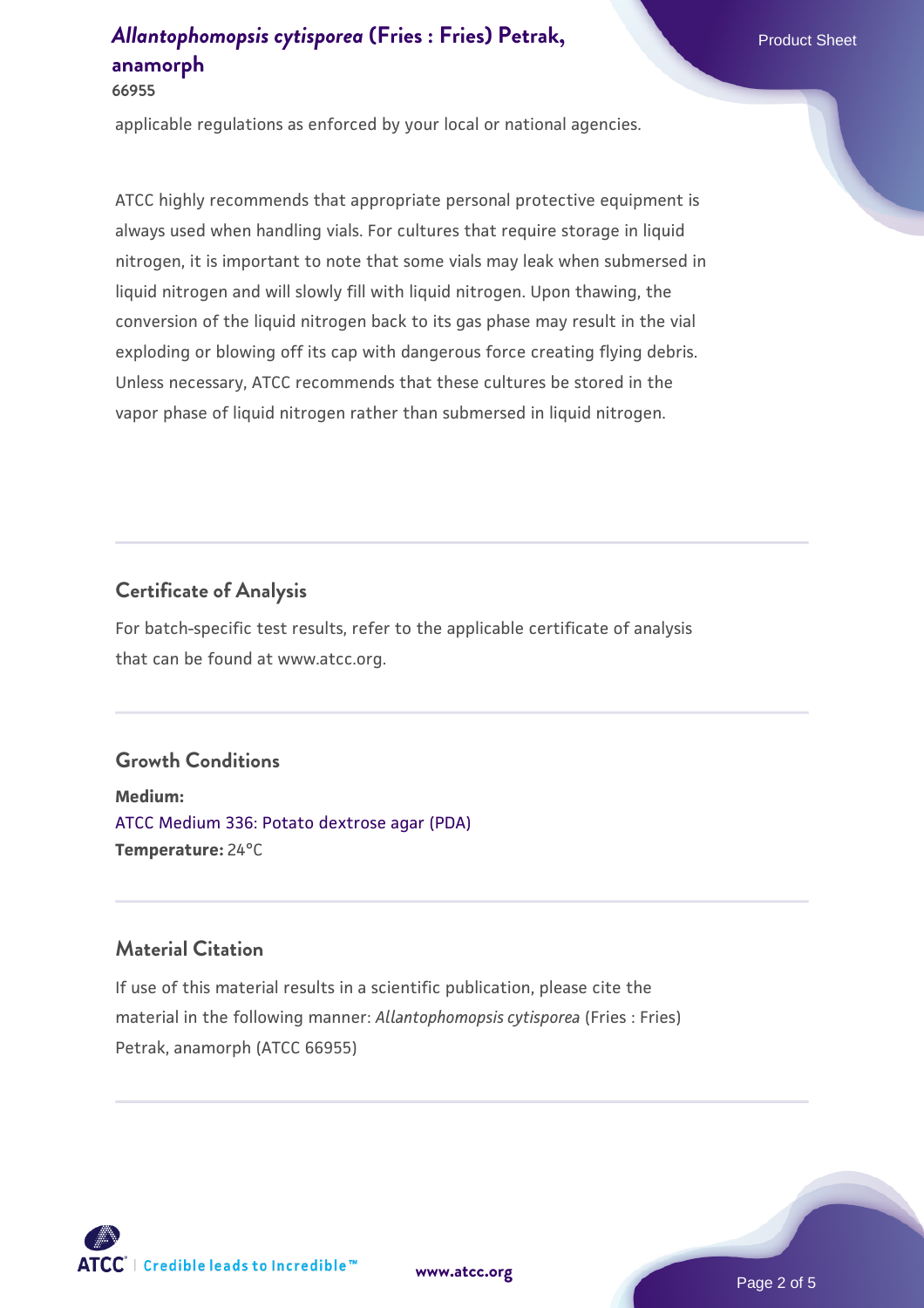**66955**

#### **References**

References and other information relating to this material are available at www.atcc.org.

### **Warranty**

The product is provided 'AS IS' and the viability of ATCC® products is warranted for 30 days from the date of shipment, provided that the customer has stored and handled the product according to the information included on the product information sheet, website, and Certificate of Analysis. For living cultures, ATCC lists the media formulation and reagents that have been found to be effective for the product. While other unspecified media and reagents may also produce satisfactory results, a change in the ATCC and/or depositor-recommended protocols may affect the recovery, growth, and/or function of the product. If an alternative medium formulation or reagent is used, the ATCC warranty for viability is no longer valid. Except as expressly set forth herein, no other warranties of any kind are provided, express or implied, including, but not limited to, any implied warranties of merchantability, fitness for a particular purpose, manufacture according to cGMP standards, typicality, safety, accuracy, and/or noninfringement.

#### **Disclaimers**

This product is intended for laboratory research use only. It is not intended for any animal or human therapeutic use, any human or animal consumption, or any diagnostic use. Any proposed commercial use is prohibited without a license from ATCC.

While ATCC uses reasonable efforts to include accurate and up-to-date information on this product sheet, ATCC makes no warranties or representations as to its accuracy. Citations from scientific literature and

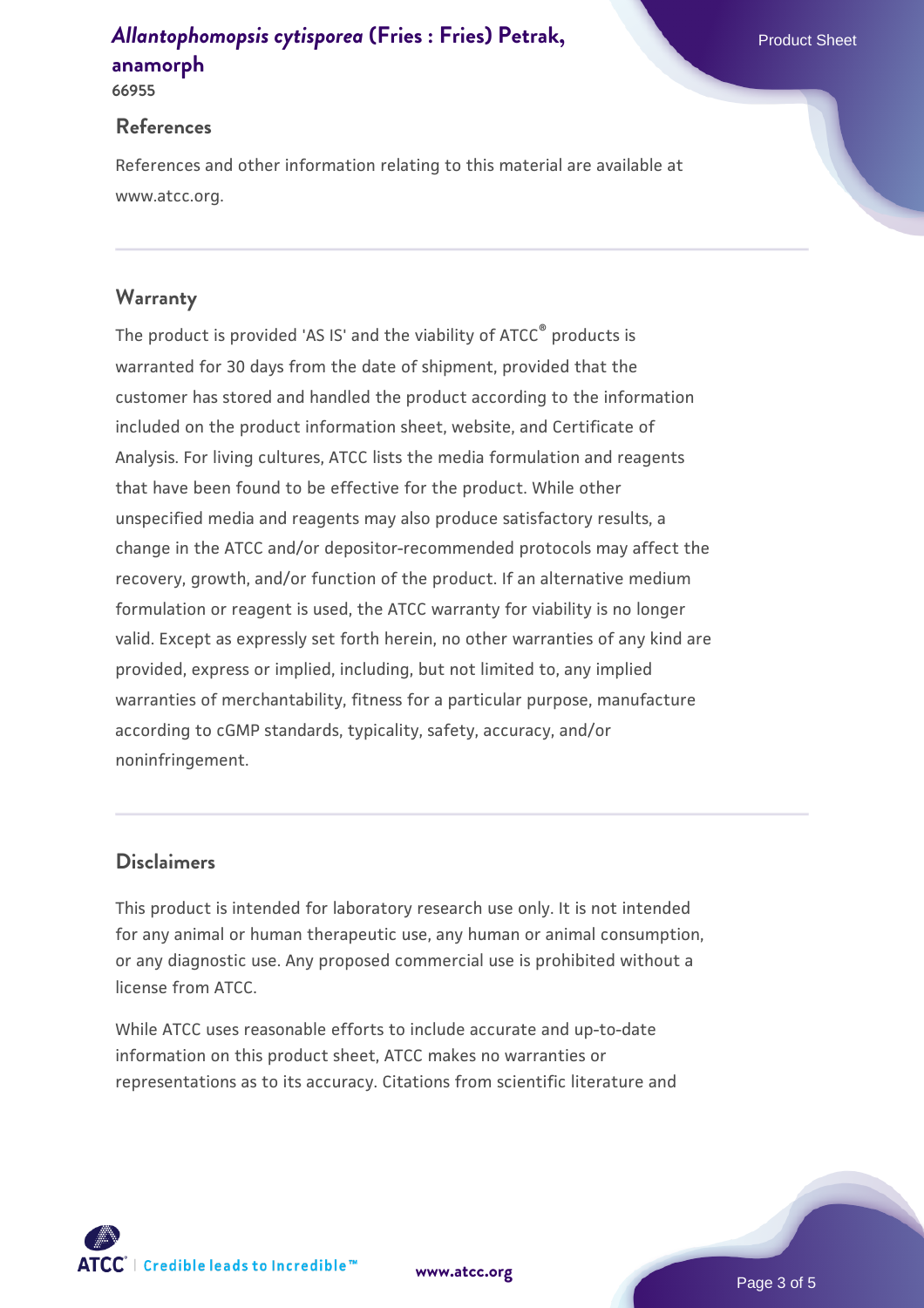**66955**

patents are provided for informational purposes only. ATCC does not warrant that such information has been confirmed to be accurate or complete and the customer bears the sole responsibility of confirming the accuracy and completeness of any such information.

This product is sent on the condition that the customer is responsible for and assumes all risk and responsibility in connection with the receipt, handling, storage, disposal, and use of the ATCC product including without limitation taking all appropriate safety and handling precautions to minimize health or environmental risk. As a condition of receiving the material, the customer agrees that any activity undertaken with the ATCC product and any progeny or modifications will be conducted in compliance with all applicable laws, regulations, and guidelines. This product is provided 'AS IS' with no representations or warranties whatsoever except as expressly set forth herein and in no event shall ATCC, its parents, subsidiaries, directors, officers, agents, employees, assigns, successors, and affiliates be liable for indirect, special, incidental, or consequential damages of any kind in connection with or arising out of the customer's use of the product. While reasonable effort is made to ensure authenticity and reliability of materials on deposit, ATCC is not liable for damages arising from the misidentification or misrepresentation of such materials.

Please see the material transfer agreement (MTA) for further details regarding the use of this product. The MTA is available at www.atcc.org.

### **Copyright and Trademark Information**

© ATCC 2021. All rights reserved. ATCC is a registered trademark of the American Type Culture Collection.

#### **Revision**

This information on this document was last updated on 2021-05-19



**[www.atcc.org](http://www.atcc.org)**

Page 4 of 5